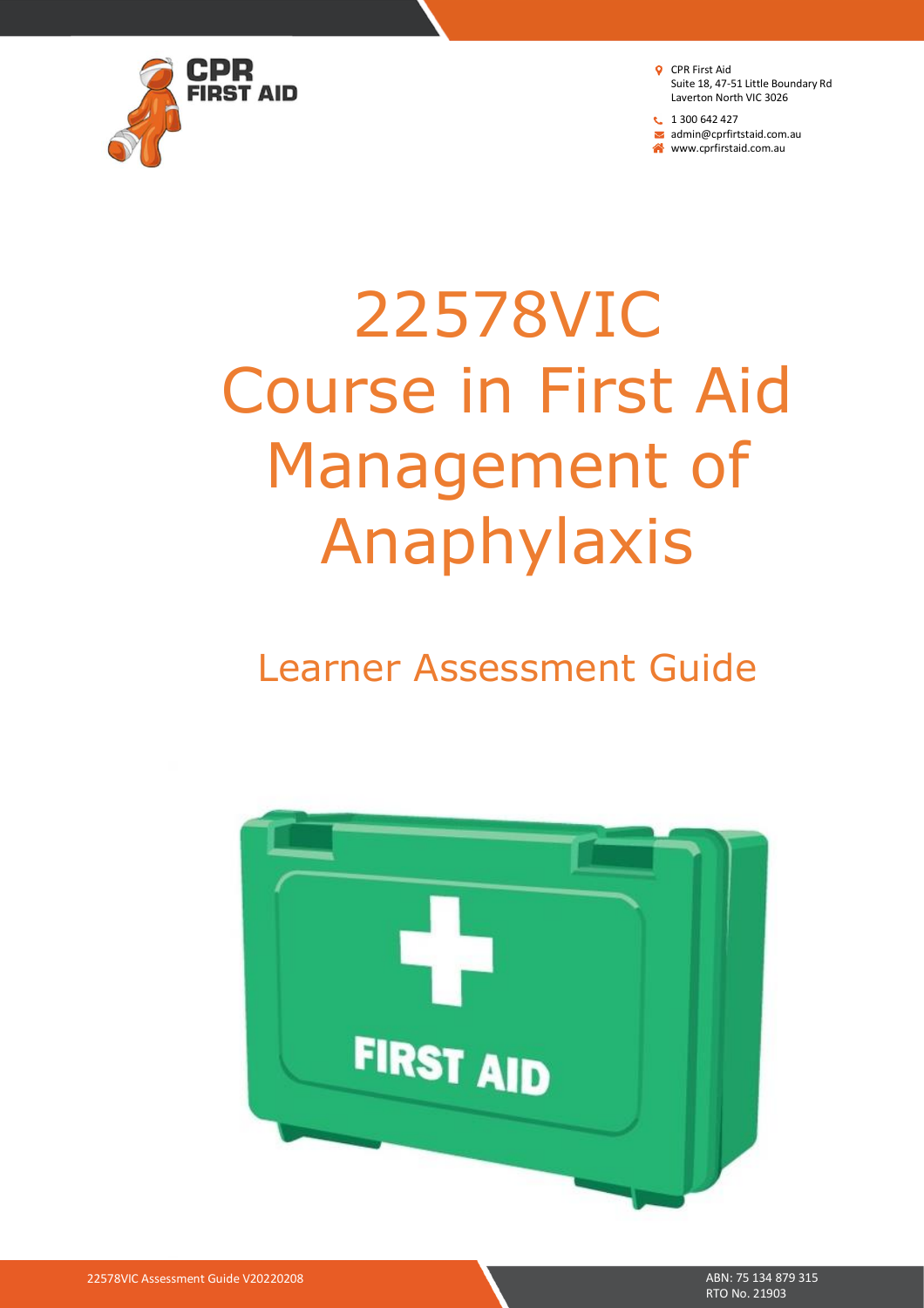

 $1300642427$ 

admin@cprfirtstaid.com.au www.cprfirstaid.com.au

# **22578VIC: Course in First Aid Management of Anaphylaxis**

# **Units of Competency:**

- **VU23090 Provide first aid management of anaphylaxis**
- **VU23091 Develop risk minimisation and risk management strategies for anaphylaxis**

# **Application**

Graduates of the 22578VIC Course in First Aid Management of Anaphylaxis will be able to:

- Recognise and assess severity of an allergic reaction and determine appropriate response; and to follow the Australasian Society of Clinical Immunology and Allergy (ASCIA) Action Plans or ASCIA First Aid Plan to provide appropriate first aid to a person experiencing anaphylaxis
- Develop strategies to identify, manage and minimise risks related to anaphylaxis. It provides the outcomes required to develop Individual Anaphylaxis Management Plans to reduce the risk of allergic reactions and the development of communication plans for the organisation.

# **Unit Mapping information**

No equivalent unit.

# **Entry Requirements**

As per [22578VIC](http://training.gov.au/Training/Details/22578VIC) Course in First Aid Management of Anaphylaxis, there are no pre-requisites. No prior experience is required. There are no barriers to entry on the grounds of age, gender, political or cultural background.

The Learner upon enrolment or before course commencement should inform the RTO if they have an identified language/literacy or other learning need, or a disability or have physical limitations, so that the assessment method can be "reasonably adjusted" by the RTO and pre-determined to best accommodate the Learner so that they will be able to appropriately work their way through the training program. Note that the Learner will need to meet the required ACSF levels and Foundation Skills requirements to successfully complete the course.

It is important to note that the competency standards do require a level of physical ability to meet the evidence requirements for assessment. Due to the potential risk to health and safety it is important to note that Learners must be able to perform the required tasks and respond to a simulated emergency situation where there may be risk to life.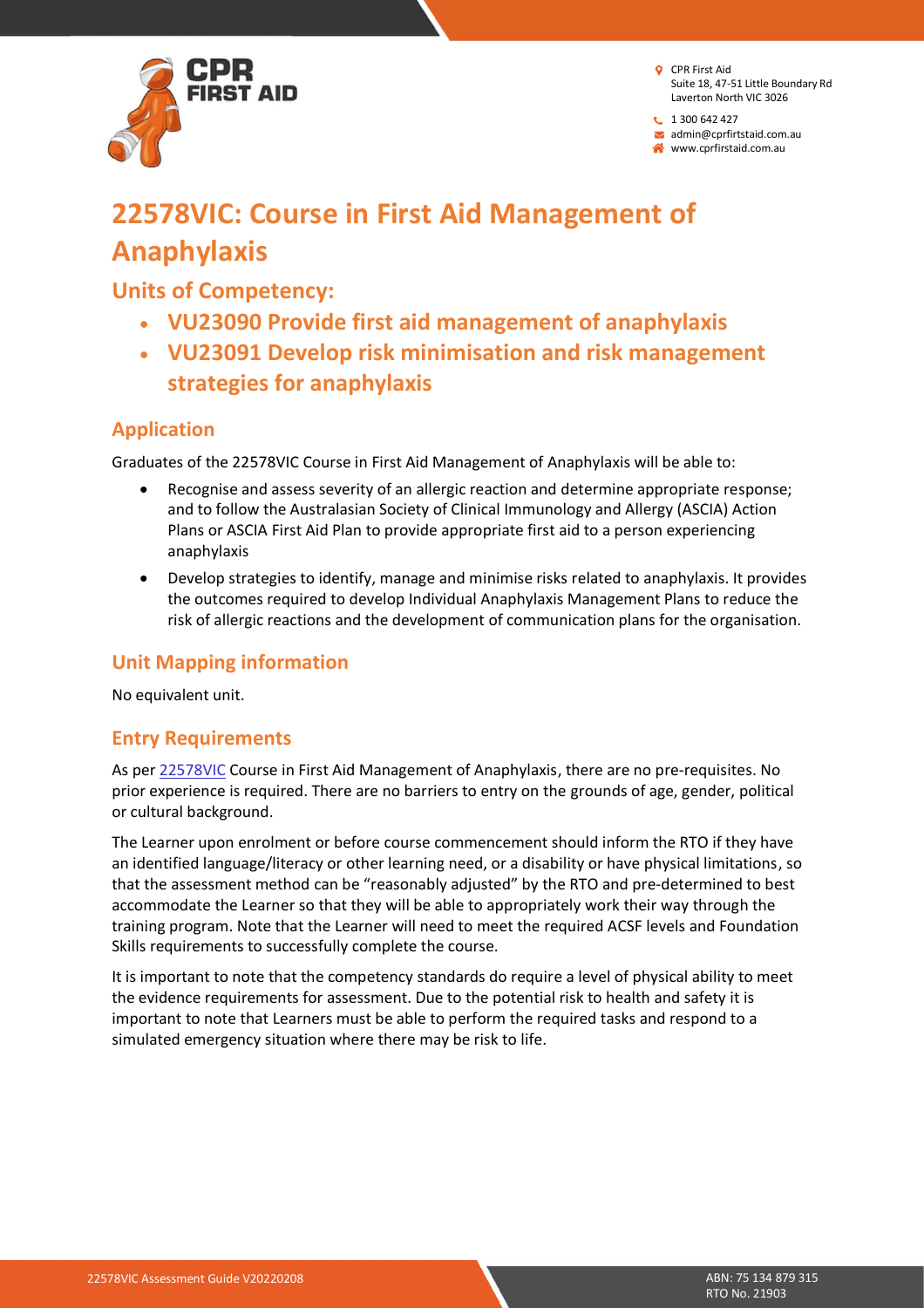

 $1300642427$  $\blacktriangleright$  admin@cprfirtstaid.com.au www.cprfirstaid.com.au

# **Foundation Skills**

*The Foundation Skills describe those required skills (language, literacy, numeracy and employment skills) that are essential to performance.*

Foundation skills essential to performance are explicit in the performance criteria of this unit of competency.

Entrants to the course are best equipped to successfully undertake the training if they have language, literacy and oracy skills that align to Level 2 of the Australian Core Skills Framework (ACSF).

An example of an ACSF Level 2 competency is being able to read and comprehend the ASCIA Action Plan for Anaphylaxis, request appropriate emergency assistance at the scene of the incident and complete incident reports.

Learners with language, literacy and oracy skills at lower levels than those suggested may require additional support to successfully undertake the qualification.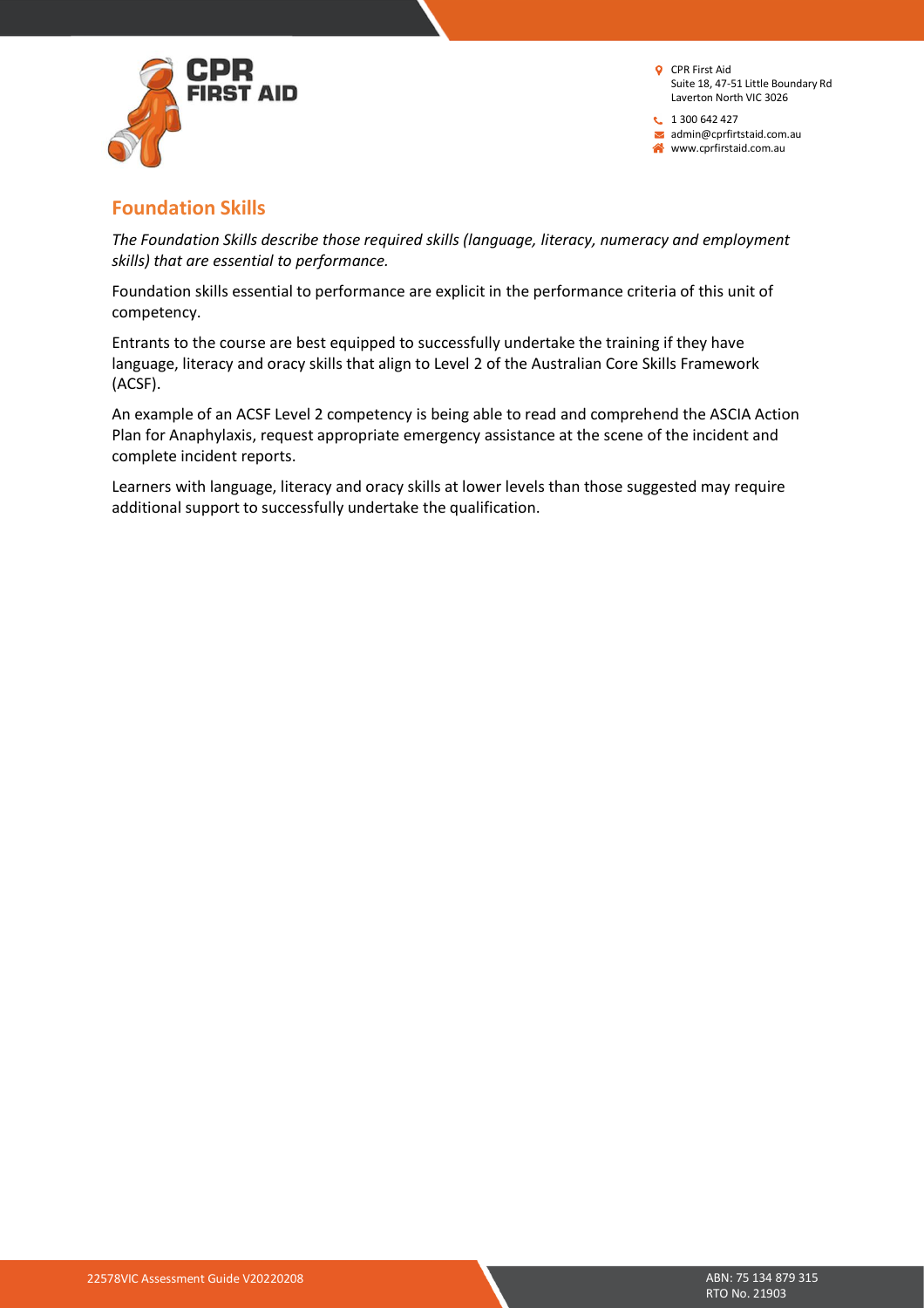

 $1300642427$ admin@cprfirtstaid.com.au www.cprfirstaid.com.au

# **Performance Criteria**

## **VU23090 Provide first aid management of anaphylaxis**

#### **Element**

#### **Performance Criteria**

*the essential of competency.*

*Elements describe Performance criteria describe the required performance needed to demonstrate outcomes of a unit detailed in the required skills and knowledge and/or the range statement. Assessment of achievement of the element. Where bold italicised text is used, further information is performance is to be consistent with the evidence guide.*

- **1. Confirm an allergic reaction and respond to the situation**
- **1.1** Evaluate the casualty's condition and recognise *signs and symptoms of an allergic reaction*, including anaphylaxis
- **1.2** Assess severity of allergic reaction to identify if the casualty is experiencing a mild/moderate or severe allergic reaction (anaphylaxis) and recognise an emergency situation
	- **1.3** Identify and minimise *risks* and *hazards*, without delaying administration of adrenaline, to ensure safety for self, bystanders and casualty
	- **1.4** Determine required response in accordance with the relevant *ASCIA Action Plan or ASCIA First Aid Plan*
	- **1.5** Promptly obtain required *resources and equipment*
	- **1.6** Perform *necessary checks* of adrenaline injector to confirm its suitability for use and *take appropriate action* if identified as unsuitable
	- **1.7** Display respectful behaviour towards casualty and reassure them in a caring and calm manner
- **2. Provide appropriate first aid response for allergic reactions, including anaphylaxis**
	- **2.1** Follow the ASCIA Action Plan or ASCIA First Aid Plan and the organisation's emergency response procedures to provide a first aid response for allergic reactions, including anaphylaxis
	- **2.2** Recognise if the casualty has a tick bite or insect sting and *safely remove tick or insect sting* (where still present) in accordance with the ASCIA Action Plan or ASCIA First Aid Plan
	- **2.3** Identify if the casualty has prescribed medications listed in their ASCIA Action Plan, and administer in accordance with the ASCIA Action Plan
	- **2.4** Place casualty in the *correct position* for management of anaphylaxis
	- **2.5** Promptly *administer adrenaline using an adrenaline injector*, in accordance with the ASCIA Action Plan or ASCIA First Aid Plan
	- **2.6** *Monitor casualty's condition* in accordance with current first aid principles and the ASCIA Action Plan or ASCIA First Aid Plan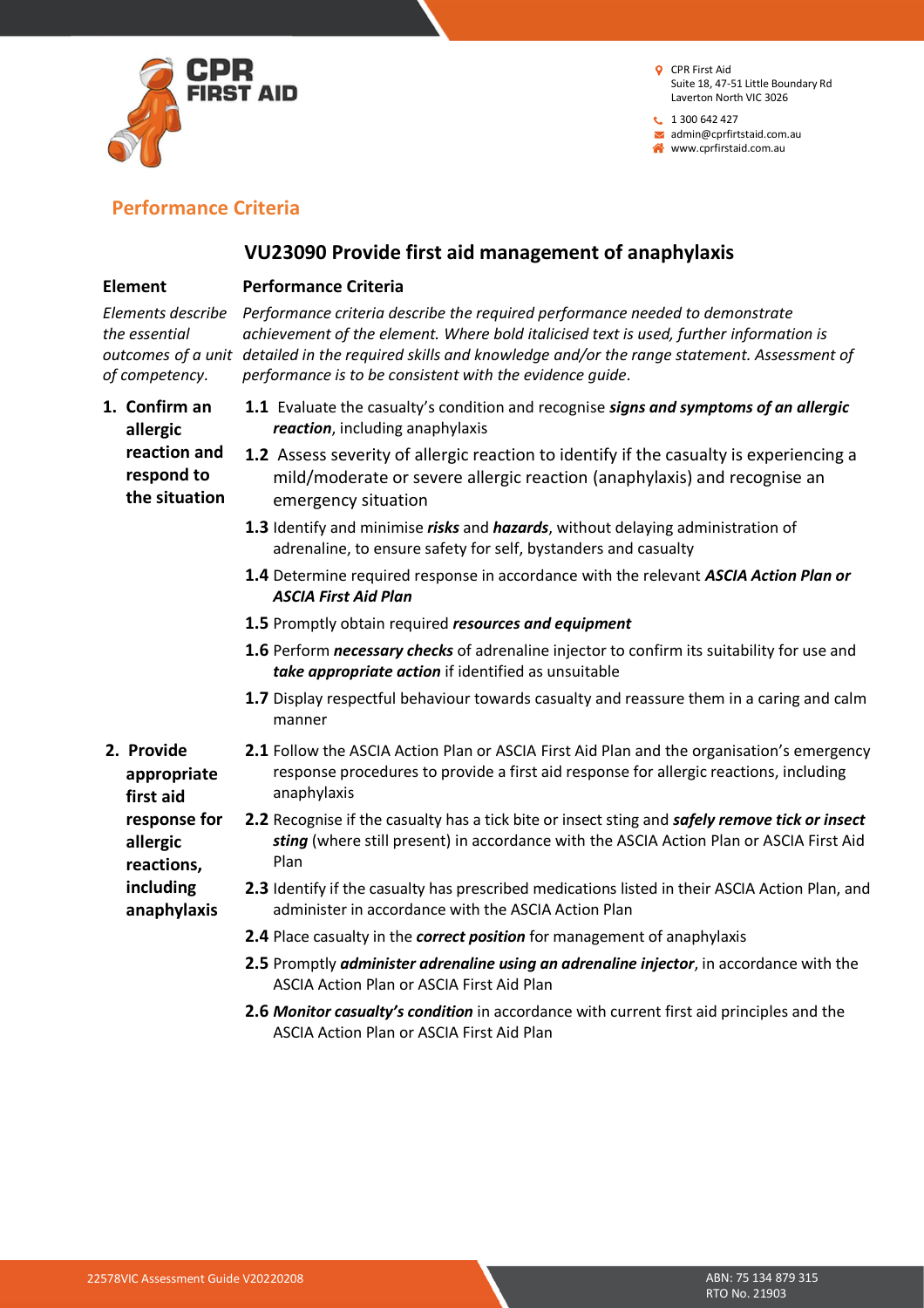

**1** 300 642 427 admin@cprfirtstaid.com.au

www.cprfirstaid.com.au

## **VU23090 Provide first aid management of anaphylaxis**

#### **Element**

#### **Performance Criteria**

*the essential of competency.*

*Elements describe Performance criteria describe the required performance needed to demonstrate outcomes of a unit detailed in the required skills and knowledge and/or the range statement. Assessment of achievement of the element. Where bold italicised text is used, further information is performance is to be consistent with the evidence guide.*

| 3. Request<br>assistance   | <b>3.1</b> Request immediate medical assistance from emergency services following<br>administration of adrenaline, using appropriate communication equipment                           |
|----------------------------|----------------------------------------------------------------------------------------------------------------------------------------------------------------------------------------|
| and<br>communicate         | <b>3.2</b> Seek <i>additional emergency assistance</i> that may be available within the organisation<br>or workplace, where required                                                   |
| details of the<br>incident | <b>3.3</b> Accurately and concisely convey details of the casualty's condition and emergency first<br>aid actions undertaken to <i>relieving personnel</i> , in a time critical manner |
|                            | <b>3.4</b> Communicate information to <i>relevant others</i> as specified in casualty's ASCIA Action<br>Plan and/or organisational policies and procedures                             |
|                            | <b>3.5</b> Complete required documentation in a timely manner, presenting all relevant facts, in<br>accordance with organisational policies and procedures                             |
| 4. Evaluate<br>response to | <b>4.1</b> Follow organisational procedures for post-incident support after an anaphylaxis<br>emergency and identify wellbeing supports that are available                             |
| the<br>anaphylaxis         | 4.2 Assess the workplace's response to the anaphylaxis emergency incident, in accordance<br>with organisational policies and procedures                                                |
| emergency<br>incident      | 4.3 Make recommendations for identified areas of improvement and communicate within<br>organisation, in accordance with organisational policies and procedures                         |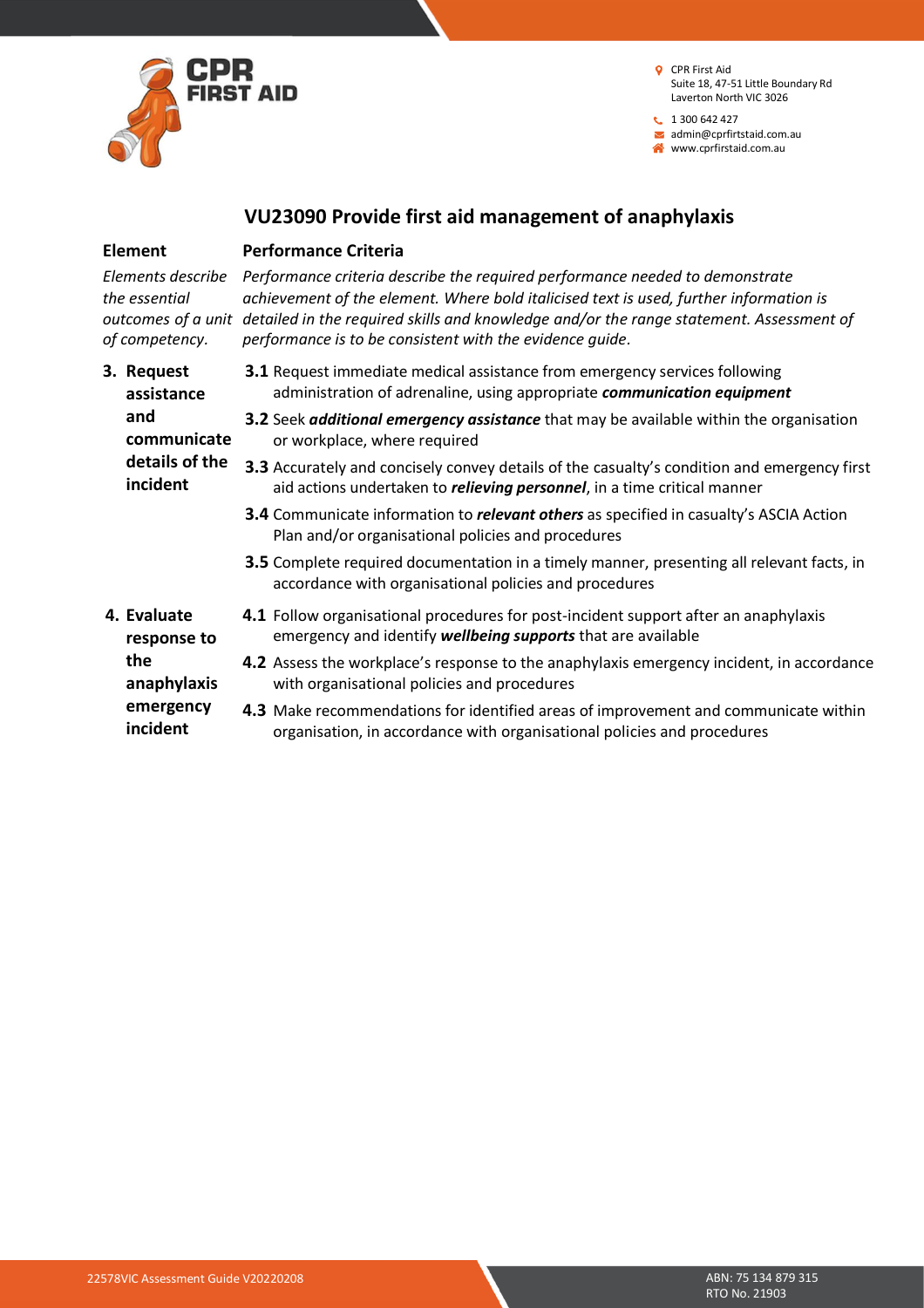

**t** 1 300 642 427 admin@cprfirtstaid.com.au

www.cprfirstaid.com.au

#### **VU23091 Develop risk minimisation and risk management strategies for anaphylaxis**

**Prerequisite unit:** VU23090 - Provide first aid management of anaphylaxis

#### **Element**

#### **Performance Criteria**

*the essential of competency.*

*Elements describe Performance criteria describe the required performance needed to demonstrate outcomes of a unit the required skills and knowledge and/or the range statement. Assessment of performance achievement of the element. Where italicised text is used, further information is detailed in is to be consistent with the evidence guide.*

**1. Develop and review individual anaphylaxis management plans**

**2. Develop and review strategies to minimise the risk of allergic reactions, including anaphylaxis**

- **1.1** Identify individuals at risk of mild to moderate allergic reactions and anaphylaxis, in accordance with organisational procedures
- **1.2** Obtain *medical information* from the individuals identified as being at risk
- **1.3** Prepare the *Individual Anaphylaxis Management Plan* in consultation with the individual and/or parent/carer/guardian and distribute, in accordance with organisational policies and procedures
- **1.4** Determine the *required review schedule* and undertake review of the Individual Anaphylaxis Management Plan, in accordance with organisational policies and procedures
- **2.1** Undertake **r***isk assessment* for the *primary workplace location* and for any *proposed activities*
- **2.2** Develop *strategies* to reduce the risk of an individual's exposure to known triggers/allergens
- **2.3** Review effectiveness of risk minimisation strategies, in accordance with the required review schedule, and provide feedback to relevant staff
- **2.4** Develop schedule for undertaking regular checks on the adrenaline injector stock to ensure they are not out-of-date or discoloured
- **3.1** Identify relevant *stakeholders* to facilitate efficient distribution of information
- **3.2** Prepare a communication plan, in accordance with the organisation's procedures
- **3.3** Prepare *information* relevant to the stakeholder cohort
- **3.4** Review communication plan, in accordance with the required review schedule, to maintain its effectiveness
- **4. Complete documentation 4.2** Maintain documentation in accordance with organisational policies and procedures**4.1** Comply with the organisation's recordkeeping requirements
- **3. Develop a communication plan to provide information about anaphylaxis and the organisation's management**

**policy**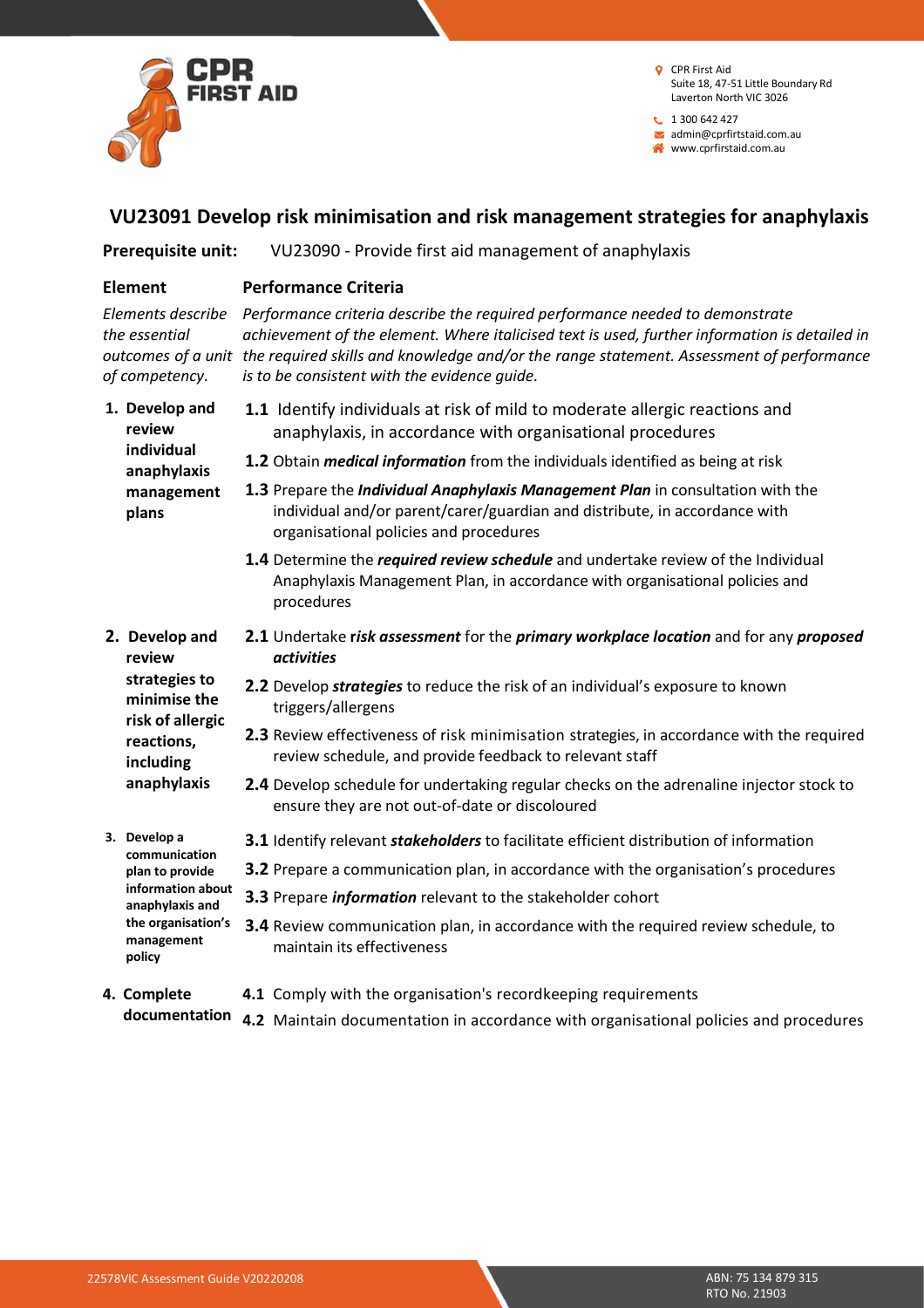

 $1300642427$ admin@cprfirtstaid.com.au www.cprfirstaid.com.au

# **Assessment Requirements**

# **Performance Evidence**

The candidate must show evidence of the ability to complete tasks outlined in elements and performance criteria of this Course and unit, manage tasks and manage contingencies in the context of the job role.

There must be evidence that the candidate has completed the following tasks in line with state/territory regulations, first aid codes of practice, Peak Body guidelines, Australian Resuscitation Council (ARC) guidelines and workplace procedures:

- Reassure the casualty in a caring and calm manner and make them comfortable using available resources
- Apply first aid treatment for mild to moderate allergic reactions and anaphylaxis
- Position the casualty in an appropriate position for treatment, in accordance with the ASCIA Action Plan for Anaphylaxis
- Administer an adrenaline autoinjector correctly and promptly
- Convey casualty's details to emergency services accurately
- Complete incident/injury report forms
- Conduct a risk assessment and rate potential risks
- Work cooperatively with others
- Communicate effectively with a range of stakeholders
- Use high level literacy and numeracy skills as required to read, interpret, address and communicate guidelines, protocols and reporting requirements

# **Knowledge Evidence**

The candidate must be able to demonstrate essential knowledge required to effectively complete tasks outlined in elements and performance criteria of this unit, manage tasks and manage contingencies in the context of the work role. This includes knowledge of:

- The signs and symptoms associated with both mild to moderate allergic reactions and severe allergic reactions(anaphylaxis) and how to distinguish between them
- The triggers/allergens which cause allergic reactions
- First aid principles and procedures, including bringing medication to the casualty rather than moving them (unless it is necessary to remove them from an immediate danger, such as a beehive)
- ARC Basic Life Support Flowchart information
- If there is uncertainty, administer adrenaline as a priority before any other medications (e.g. Asthma reliever medication), as per ASCIA Action Plan for Anaphylaxis
- Anaphylaxis emergency response procedures for the workplace
- Requirements for replacement of the adrenaline autoinjector
- Documentation requirements
- Refresher training requirements for those undertaking this unit
- The identities of the people at risk, including children
- The triggers/allergens to avoid for mild to moderate reactions and anaphylaxis in individuals
- Understanding of the ASCIA guidelines for treatment of anaphylaxis
- Understanding of the relevant organisational policies and procedures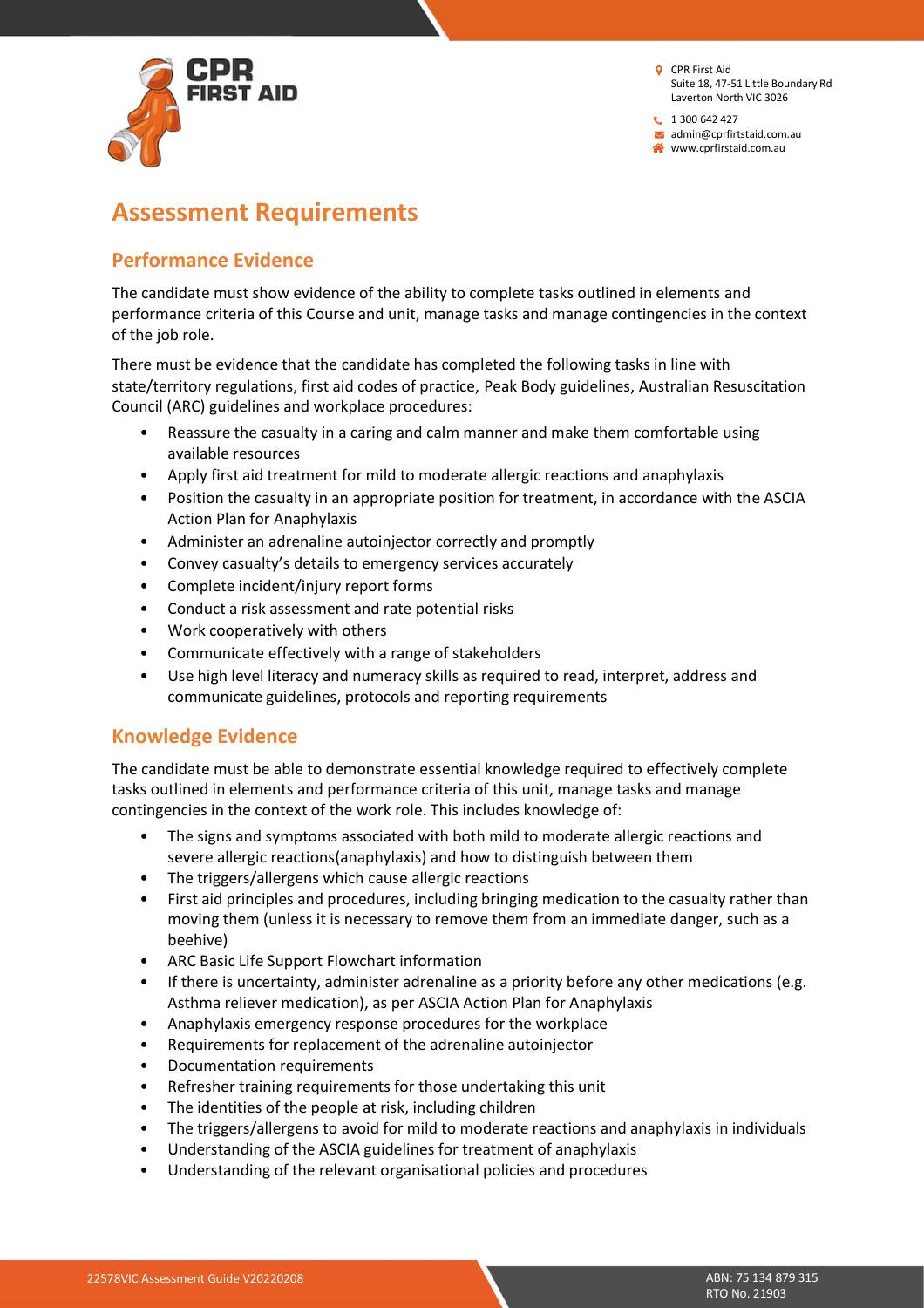

 $1300642427$ admin@cprfirtstaid.com.au www.cprfirstaid.com.au

- Understanding of the relevant industry legislation and policies
- Mild to moderate allergic reactions and anaphylaxis and the potential consequences of the conditions
- Prevention strategies and risk identification and minimisation for people at risk
- The need to have the individual's ASCIA Action Plan for Anaphylaxis reviewed by a medical practitioner when the adrenaline autoinjector is replaced
- The need to review individual anaphylaxis management plan at the start of each school year for school aged children, and otherwise annually, as per organisational procedures.
- Sources of relevant information and guidelines

#### **Assessment Conditions**

Skills must be demonstrated working individually in an environment that provides realistic in-depth, industry-validated scenarios and simulations to assess candidates' skills and knowledge.

Resources and equipment for the emergency management of anaphylaxis episodes should be made available, such as:

- Current ASCIA Action Plan for Anaphylaxis (completed with simulated/sample medical information)
- Current ASCIA First Aid Plan for Anaphylaxis
- Mock casualty simulating an allergic reaction/anaphylaxis
- Adrenaline autoinjector trainer device
- Relevant workplace documentation, including organisational policies and procedures
- Sample Incident reporting documents are required.

Simulated assessment environments must simulate the real-life working environment where these skills and knowledge would be performed, with all the relevant equipment and resources of that working environment.

#### **Assessor requirements**

Assigned assessors will satisfy the Standards for Registered Training Organisations (RTOs) 2015/AQTF mandatory competency requirements for assessors. In addition, it has been determined by industry that assessors must have higher level of knowledge and skills than that being assessed, such as nursing/medical, paramedic and/or additional study in the relevant subject area. To evidence this, they must have successfully completed the ASCIA Anaphylaxis e-training for health professionals.

In addition, trainers must maintain current competence in this course (22578VIC Course in First Aid Management of Anaphylaxis) and the ASCIA Anaphylaxis e-training for health professionals by undertaking refresher training every 2 years.

# **Conducted Assessments**

All assessments will be conducted in English and the assessment methods include:

#### **Blended Learning**

Blended learning entails that the Learner will study via a variety of learning methods. This course will be conducted by the following means: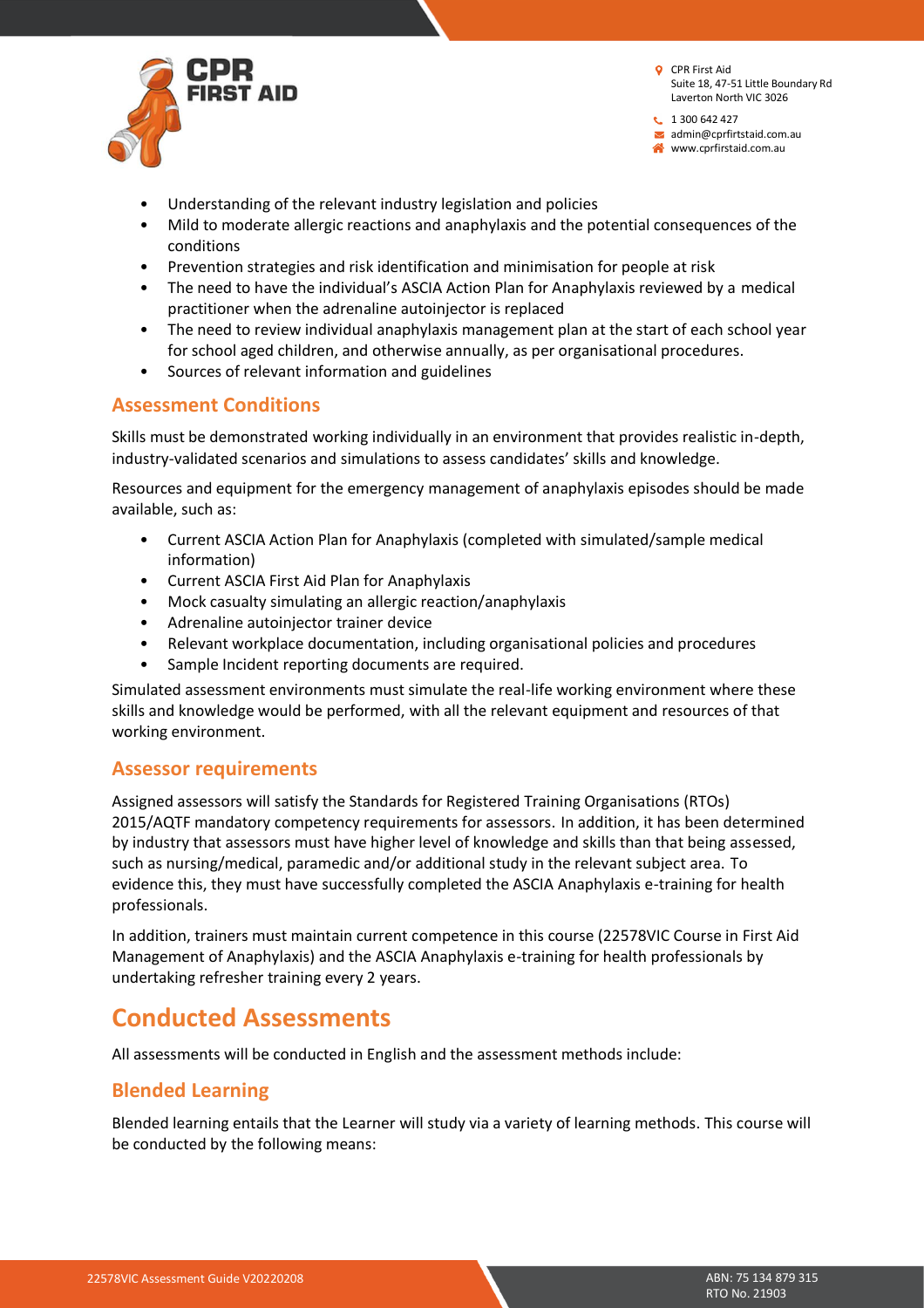$1300642427$ admin@cprfirtstaid.com.au www.cprfirstaid.com.au



#### **Pre-Learning:**

- 1. Option One: Written Materials: The Learner is sent their study materials prior to the course. The Learner is required to read the materials and answer the assessment questions Allow for 1 to 2 hours to read the material and 0.5 hour to complete the assessment questions. The study materials and the completed assessments are brought with them when attending the classroom training session for a full day of practical work. Materials are reviewed and checked.
- 2. Option Two: e-learning: Learner is sent a link to access online learning materials and completes the theory aspect online. Allow for 1 to 2 hours to read the online material and 0.5 hour to complete the assessment questions. Results are recorded automatically with the RTO. Then you attend a classroom training session for a full day of practical work

At the beginning of the day's session, just after the Course Introduction stage, Learners who have completed online eLearning will need to complete a "Knowledge Verification Assessment Questionnaire" by answering five (5) Assessment questions that they had previously answered as proof that their previous online answers were their own work. The assessment sheet notes that the Learner needs to achieve 100% at first attempt. Learners who are unable to achieve a 100% result with the verifying questions will be asked to leave the course and talk with the office administration team about the matter.

#### **Face to Face:**

- 1. Option One: Once the Learner has completed their pre-learning requirements, they attend a classroom training session for two (2) hours of practical work covering all aspects of the subject matter. This involves the Trainer reviewing pre-studied materials to ensure that the Learner has attained the underpinning knowledge required to perform the required practical tasks.
- 2. Option Two: No pre-learning has been undertaken. The Learner attends a classroom training session for a half day of theory and practical work covering all aspects of the subject matter. Knowledge/theory and practical aspects are interwoven over four (4) hours.

For each task, there will be a demonstration, practice session and then the assessment activity. The following sectors will describe in detail the assessment process for each type.

# **Performance Evidence**

The Student must show evidence of the ability to complete tasks outlined in elements and performance criteria of this unit, manage tasks and manage contingencies in the context of the job role.

Students will be placed into pairs and will conduct practical assessment tasks on each other with one conducting the task first, then swapping roles to allow the other student to do the task.

The trainer will set up pairs and arrange the necessary equipment, first aid products/supplies and classroom setup. It will be conducted in the classroom. The trainer will demonstrate the required task. Then the students will have a short period of time to practice after which you'll be required to demonstrate all steps of the task as an assessment. The task will be conducted without assistance of the trainer. Students can have multiple attempts at each task if required.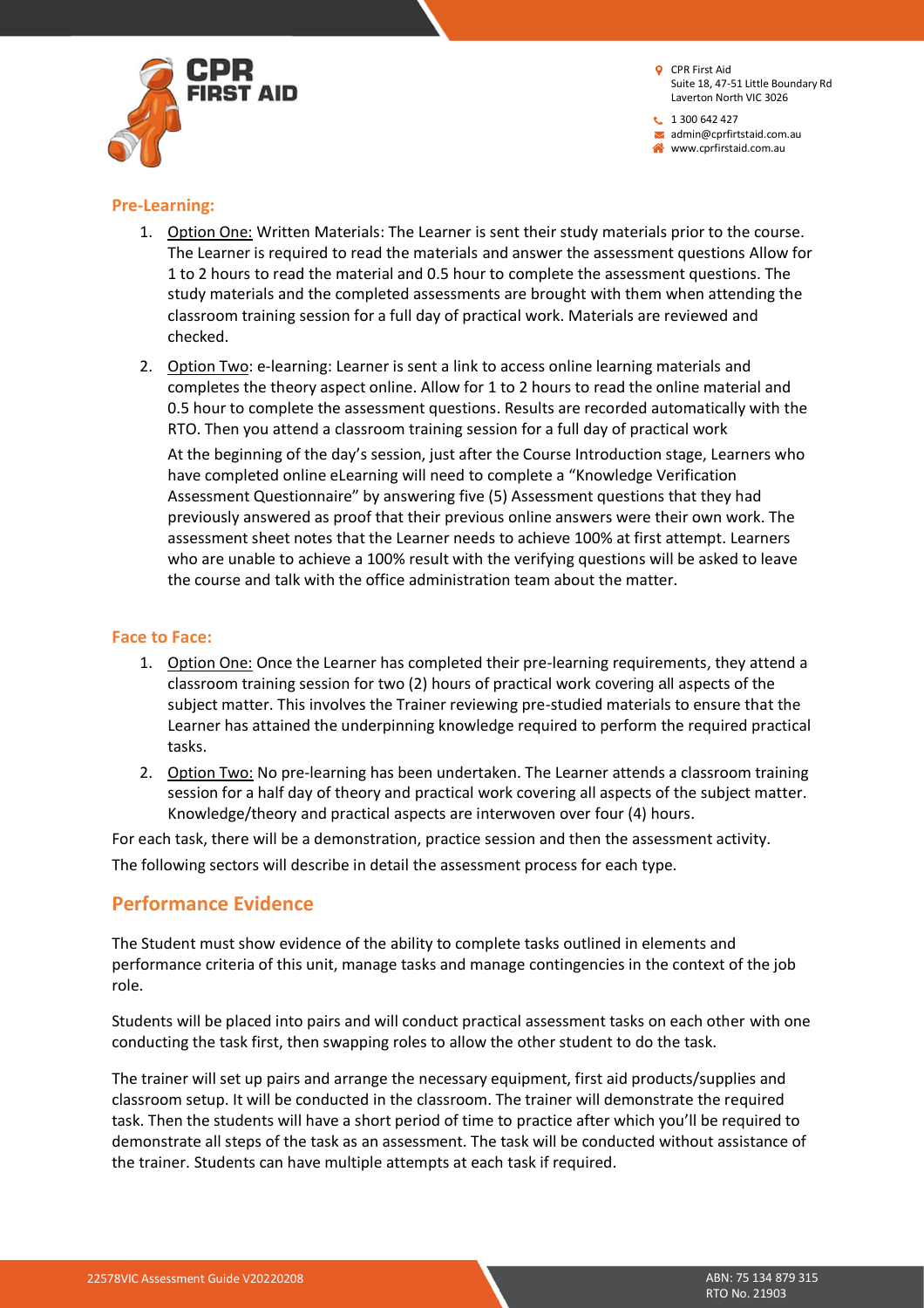

 $1300642427$ 

admin@cprfirtstaid.com.au www.cprfirstaid.com.au

**List of Assessment Tasks**

|                                  | All Learners will need to Demonstrate the Following Tasks:                                                                                                                                                                                                                                                                                                                                                                                                                                                                                                                                                                                                                                                                                                                                                                                                                                                                                                                                                                                                                                                                                                                                                                                                                                                                                                                                                                     |                                                                                                                                                                    |  |
|----------------------------------|--------------------------------------------------------------------------------------------------------------------------------------------------------------------------------------------------------------------------------------------------------------------------------------------------------------------------------------------------------------------------------------------------------------------------------------------------------------------------------------------------------------------------------------------------------------------------------------------------------------------------------------------------------------------------------------------------------------------------------------------------------------------------------------------------------------------------------------------------------------------------------------------------------------------------------------------------------------------------------------------------------------------------------------------------------------------------------------------------------------------------------------------------------------------------------------------------------------------------------------------------------------------------------------------------------------------------------------------------------------------------------------------------------------------------------|--------------------------------------------------------------------------------------------------------------------------------------------------------------------|--|
| No:                              | <b>Description of Assessment Activity Task</b>                                                                                                                                                                                                                                                                                                                                                                                                                                                                                                                                                                                                                                                                                                                                                                                                                                                                                                                                                                                                                                                                                                                                                                                                                                                                                                                                                                                 | <b>Requirements</b>                                                                                                                                                |  |
| M1                               | Reassure & display respect to casualty. Apply during any scenario<br>1. Reassure the casualty in a caring and calm manner<br>2. Obtain consent<br>3. Display respectful behaviour towards the casualty<br>4. Make them comfortable using available resources<br>5. Ensure casualty feels safe, secure and supported                                                                                                                                                                                                                                                                                                                                                                                                                                                                                                                                                                                                                                                                                                                                                                                                                                                                                                                                                                                                                                                                                                            | <b>Equipment:</b><br>N/A<br><b>Resources:</b><br>N/A                                                                                                               |  |
| M <sub>3</sub><br>M <sub>4</sub> | Place the casualty in an appropriate position for treatment, in accordance with the ASCIA Action Plan for<br>Anaphylaxis as per steps: (Position depends on scenario or example used)<br>1. If conscious, lay them flat; OR<br>2. If pregnant, use LEFT lateral recovery position; OR<br>3. If vomiting, use recovery position and clear airway<br>(refer to Basic Airway Management skills checklist); OR<br>4.<br>5. If unconscious, place in recovery position<br>a. (Refer to Basic Airway Management skills: Complete with Task C7); OR<br>6. If a small child, lay flat across lap; OR<br>7. If breathing difficulty, allow to sit with legs in front, NOT on a chair, continually observe and lay flat if<br>any change in conscious state.<br>8. Casualty begins to vomit. Place casualty into a recovery position<br>9. Do not allow them to stand or walk.<br>Administer an adrenaline autoinjector (EpiPen) correctly and promptly as per steps:<br>1. Lay person flat. (Complete with Task M3 - position depends on scenario or example used)<br>2. Check that Medication is correct and that the EpiPen is safe to use (Expiry date, condition, dose, etc.)<br>3. Form fist around EpiPen<br>4. Pull off blue safety release<br>5. Place orange end against outer mid-thigh (with or without clothing)<br>Push down hard until a click is heard or felt and hold in place for 3 seconds<br>6.<br>7. Remove EpiPen | <b>Equipment:</b><br>N/A<br><b>Resources:</b><br>$\bullet$ N/A<br><b>Equipment:</b><br>N/A<br><b>Resources:</b><br>N/A                                             |  |
|                                  | 8. Note the time the medication was given                                                                                                                                                                                                                                                                                                                                                                                                                                                                                                                                                                                                                                                                                                                                                                                                                                                                                                                                                                                                                                                                                                                                                                                                                                                                                                                                                                                      |                                                                                                                                                                    |  |
| No:                              | <b>Description of Assessment Activity Task</b>                                                                                                                                                                                                                                                                                                                                                                                                                                                                                                                                                                                                                                                                                                                                                                                                                                                                                                                                                                                                                                                                                                                                                                                                                                                                                                                                                                                 | <b>Requirements</b>                                                                                                                                                |  |
| M <sub>2</sub>                   | The learner is to demonstrate management of an anaphylaxis event using a training autoinjector device.<br>The simulation uses role-play based on a relevant anaphylaxis scenario as per scenario S1 or can be based<br>on someone with anaphylaxis for whom the candidate has a duty of care.<br>The Assessor provides the candidate with a description of the casualty as required for line 7-Task M3<br>(Complete in conjunction with Tasks C7, M1, M3, M4, M5, M6, M8)<br>Apply first aid treatment for severe allergic reaction: anaphylaxis (for a bee sting as per scenario One or<br>as determined by the assessor). Follow steps:<br>1. Demonstrate ability to assess the situation, taking into consideration risks and any physical hazards<br>and control of the situation. (Complete with Task M8)<br>Quickly move the casualty to a safer area<br>2.<br>3. Assess the casualty for severity of allergic reaction<br>Recognise the signs and symptoms of a mild to moderate allergic reaction<br>4.<br>Casualty is reassured in a caring and calm manner (Complete with Task M1)<br>5.<br>6. Promptly place the casualty into the appropriate position (Complete with Task M3 - position depends<br>on scenario or example used)<br>7. Flick out the sting if it can be seen                                                                                                                                       | <b>Equipment:</b><br>• EpiPen<br>Training<br>Device<br><b>Resources:</b><br>• Personal<br><b>ASCIA Action</b><br>Plan for<br>Anaphylaxis<br>• Instant cold<br>pack |  |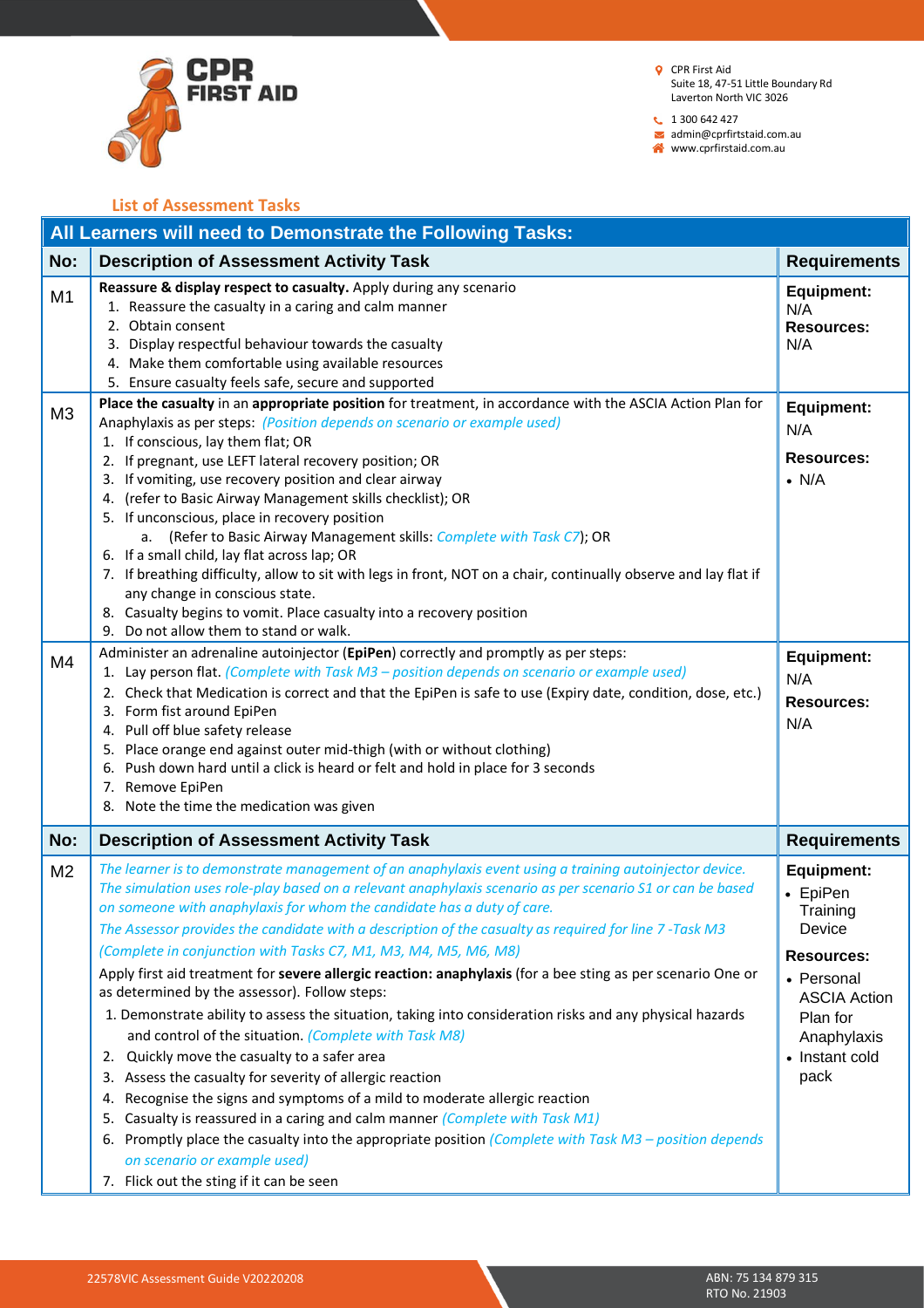

 $1300642427$ 

admin@cprfirtstaid.com.au

www.cprfirstaid.com.au

| 9. Arrange for the responder to get plan and EpiPen<br>10. Condition worsens. Recognise as severe allergic reaction - anaphylaxis<br>11. Follow all the steps of the casualty's personal ASCIA Action Plan for Anaphylaxis<br>a. Give antihistamine (if prescribed)<br>12. Appropriately administer the correct treatment (Complete with Task M4)<br>13. Accurately communicate details of the incident to Emergency Services (Complete with Task M5)<br>14. Casualty's condition is monitored in accordance with first aid principles and procedures<br>15. Phone family/emergency contact.<br>16. Do not allow the casualty to move or walk around<br>17. Five minutes after first adrenaline dose, the casualty's condition has not improved, administer<br>another dose, following manufacturer's instructions<br>18. Casualty becomes unconscious and is not breathing. Use basic airway management<br>19. Hand over casualty to emergency response services (Complete with Task M5)<br>20. Follow up communication - Evaluate first aid response to Anaphylactic reaction and written report<br>(Complete with Task M6)<br>Accurately request and then convey casualty's & incident details to emergency response services during<br>M <sub>5</sub><br><b>Equipment:</b><br>a scenario<br>$\bullet$ N/A<br>1. Request emergency assistance (CALL 000) using a mobile phone<br><b>Resources:</b><br>2. Say that someone is having an anaphylactic reaction<br>• Personal<br>3. Maintain contact for professional medical assistance<br>EpiPen<br>4. Hand over casualty to emergency response services<br>• ASCIA Action<br>5. Accurately convey incident details<br>Plan for<br>6. Accurately convey details of first aid rendered to casualty<br>Anaphylaxis<br>7. Explain what resources / equipment that were used<br>8. Provide a copy of the person's ASCIA Action Plan for Anaphylaxis<br>Injury report form, debrief, and self-evaluation:<br><b>Equipment:</b><br>M6<br>1. Complete the incident/injury report form based on any scenario<br>N/A<br>2. Provide an accurate report to the manager/supervisor of steps taken<br><b>Resources:</b><br>3. Reports are completed and submitted for consideration of any improvements<br>• Incident/injury<br>report form<br>4. Recognise possible psychological impacts on self, to other rescuer/s and children<br>5. Debrief to address individual needs and concerns<br>6. Self-evaluate own performance<br>7. Evaluate and review effectiveness of the management of the incident. Identify any possible<br>improvements | 8. Stay with person and call for help. |  |
|--------------------------------------------------------------------------------------------------------------------------------------------------------------------------------------------------------------------------------------------------------------------------------------------------------------------------------------------------------------------------------------------------------------------------------------------------------------------------------------------------------------------------------------------------------------------------------------------------------------------------------------------------------------------------------------------------------------------------------------------------------------------------------------------------------------------------------------------------------------------------------------------------------------------------------------------------------------------------------------------------------------------------------------------------------------------------------------------------------------------------------------------------------------------------------------------------------------------------------------------------------------------------------------------------------------------------------------------------------------------------------------------------------------------------------------------------------------------------------------------------------------------------------------------------------------------------------------------------------------------------------------------------------------------------------------------------------------------------------------------------------------------------------------------------------------------------------------------------------------------------------------------------------------------------------------------------------------------------------------------------------------------------------------------------------------------------------------------------------------------------------------------------------------------------------------------------------------------------------------------------------------------------------------------------------------------------------------------------------------------------------------------------------------------------------------------------------------------------------------------------------------------------------------------------------------------------------------|----------------------------------------|--|
|                                                                                                                                                                                                                                                                                                                                                                                                                                                                                                                                                                                                                                                                                                                                                                                                                                                                                                                                                                                                                                                                                                                                                                                                                                                                                                                                                                                                                                                                                                                                                                                                                                                                                                                                                                                                                                                                                                                                                                                                                                                                                                                                                                                                                                                                                                                                                                                                                                                                                                                                                                                      |                                        |  |
|                                                                                                                                                                                                                                                                                                                                                                                                                                                                                                                                                                                                                                                                                                                                                                                                                                                                                                                                                                                                                                                                                                                                                                                                                                                                                                                                                                                                                                                                                                                                                                                                                                                                                                                                                                                                                                                                                                                                                                                                                                                                                                                                                                                                                                                                                                                                                                                                                                                                                                                                                                                      |                                        |  |
|                                                                                                                                                                                                                                                                                                                                                                                                                                                                                                                                                                                                                                                                                                                                                                                                                                                                                                                                                                                                                                                                                                                                                                                                                                                                                                                                                                                                                                                                                                                                                                                                                                                                                                                                                                                                                                                                                                                                                                                                                                                                                                                                                                                                                                                                                                                                                                                                                                                                                                                                                                                      |                                        |  |
|                                                                                                                                                                                                                                                                                                                                                                                                                                                                                                                                                                                                                                                                                                                                                                                                                                                                                                                                                                                                                                                                                                                                                                                                                                                                                                                                                                                                                                                                                                                                                                                                                                                                                                                                                                                                                                                                                                                                                                                                                                                                                                                                                                                                                                                                                                                                                                                                                                                                                                                                                                                      |                                        |  |
|                                                                                                                                                                                                                                                                                                                                                                                                                                                                                                                                                                                                                                                                                                                                                                                                                                                                                                                                                                                                                                                                                                                                                                                                                                                                                                                                                                                                                                                                                                                                                                                                                                                                                                                                                                                                                                                                                                                                                                                                                                                                                                                                                                                                                                                                                                                                                                                                                                                                                                                                                                                      |                                        |  |
|                                                                                                                                                                                                                                                                                                                                                                                                                                                                                                                                                                                                                                                                                                                                                                                                                                                                                                                                                                                                                                                                                                                                                                                                                                                                                                                                                                                                                                                                                                                                                                                                                                                                                                                                                                                                                                                                                                                                                                                                                                                                                                                                                                                                                                                                                                                                                                                                                                                                                                                                                                                      |                                        |  |
|                                                                                                                                                                                                                                                                                                                                                                                                                                                                                                                                                                                                                                                                                                                                                                                                                                                                                                                                                                                                                                                                                                                                                                                                                                                                                                                                                                                                                                                                                                                                                                                                                                                                                                                                                                                                                                                                                                                                                                                                                                                                                                                                                                                                                                                                                                                                                                                                                                                                                                                                                                                      |                                        |  |
|                                                                                                                                                                                                                                                                                                                                                                                                                                                                                                                                                                                                                                                                                                                                                                                                                                                                                                                                                                                                                                                                                                                                                                                                                                                                                                                                                                                                                                                                                                                                                                                                                                                                                                                                                                                                                                                                                                                                                                                                                                                                                                                                                                                                                                                                                                                                                                                                                                                                                                                                                                                      |                                        |  |
|                                                                                                                                                                                                                                                                                                                                                                                                                                                                                                                                                                                                                                                                                                                                                                                                                                                                                                                                                                                                                                                                                                                                                                                                                                                                                                                                                                                                                                                                                                                                                                                                                                                                                                                                                                                                                                                                                                                                                                                                                                                                                                                                                                                                                                                                                                                                                                                                                                                                                                                                                                                      |                                        |  |
|                                                                                                                                                                                                                                                                                                                                                                                                                                                                                                                                                                                                                                                                                                                                                                                                                                                                                                                                                                                                                                                                                                                                                                                                                                                                                                                                                                                                                                                                                                                                                                                                                                                                                                                                                                                                                                                                                                                                                                                                                                                                                                                                                                                                                                                                                                                                                                                                                                                                                                                                                                                      |                                        |  |
|                                                                                                                                                                                                                                                                                                                                                                                                                                                                                                                                                                                                                                                                                                                                                                                                                                                                                                                                                                                                                                                                                                                                                                                                                                                                                                                                                                                                                                                                                                                                                                                                                                                                                                                                                                                                                                                                                                                                                                                                                                                                                                                                                                                                                                                                                                                                                                                                                                                                                                                                                                                      |                                        |  |
|                                                                                                                                                                                                                                                                                                                                                                                                                                                                                                                                                                                                                                                                                                                                                                                                                                                                                                                                                                                                                                                                                                                                                                                                                                                                                                                                                                                                                                                                                                                                                                                                                                                                                                                                                                                                                                                                                                                                                                                                                                                                                                                                                                                                                                                                                                                                                                                                                                                                                                                                                                                      |                                        |  |
|                                                                                                                                                                                                                                                                                                                                                                                                                                                                                                                                                                                                                                                                                                                                                                                                                                                                                                                                                                                                                                                                                                                                                                                                                                                                                                                                                                                                                                                                                                                                                                                                                                                                                                                                                                                                                                                                                                                                                                                                                                                                                                                                                                                                                                                                                                                                                                                                                                                                                                                                                                                      |                                        |  |
|                                                                                                                                                                                                                                                                                                                                                                                                                                                                                                                                                                                                                                                                                                                                                                                                                                                                                                                                                                                                                                                                                                                                                                                                                                                                                                                                                                                                                                                                                                                                                                                                                                                                                                                                                                                                                                                                                                                                                                                                                                                                                                                                                                                                                                                                                                                                                                                                                                                                                                                                                                                      |                                        |  |
|                                                                                                                                                                                                                                                                                                                                                                                                                                                                                                                                                                                                                                                                                                                                                                                                                                                                                                                                                                                                                                                                                                                                                                                                                                                                                                                                                                                                                                                                                                                                                                                                                                                                                                                                                                                                                                                                                                                                                                                                                                                                                                                                                                                                                                                                                                                                                                                                                                                                                                                                                                                      |                                        |  |
|                                                                                                                                                                                                                                                                                                                                                                                                                                                                                                                                                                                                                                                                                                                                                                                                                                                                                                                                                                                                                                                                                                                                                                                                                                                                                                                                                                                                                                                                                                                                                                                                                                                                                                                                                                                                                                                                                                                                                                                                                                                                                                                                                                                                                                                                                                                                                                                                                                                                                                                                                                                      |                                        |  |
|                                                                                                                                                                                                                                                                                                                                                                                                                                                                                                                                                                                                                                                                                                                                                                                                                                                                                                                                                                                                                                                                                                                                                                                                                                                                                                                                                                                                                                                                                                                                                                                                                                                                                                                                                                                                                                                                                                                                                                                                                                                                                                                                                                                                                                                                                                                                                                                                                                                                                                                                                                                      |                                        |  |
|                                                                                                                                                                                                                                                                                                                                                                                                                                                                                                                                                                                                                                                                                                                                                                                                                                                                                                                                                                                                                                                                                                                                                                                                                                                                                                                                                                                                                                                                                                                                                                                                                                                                                                                                                                                                                                                                                                                                                                                                                                                                                                                                                                                                                                                                                                                                                                                                                                                                                                                                                                                      |                                        |  |
|                                                                                                                                                                                                                                                                                                                                                                                                                                                                                                                                                                                                                                                                                                                                                                                                                                                                                                                                                                                                                                                                                                                                                                                                                                                                                                                                                                                                                                                                                                                                                                                                                                                                                                                                                                                                                                                                                                                                                                                                                                                                                                                                                                                                                                                                                                                                                                                                                                                                                                                                                                                      |                                        |  |
|                                                                                                                                                                                                                                                                                                                                                                                                                                                                                                                                                                                                                                                                                                                                                                                                                                                                                                                                                                                                                                                                                                                                                                                                                                                                                                                                                                                                                                                                                                                                                                                                                                                                                                                                                                                                                                                                                                                                                                                                                                                                                                                                                                                                                                                                                                                                                                                                                                                                                                                                                                                      |                                        |  |
|                                                                                                                                                                                                                                                                                                                                                                                                                                                                                                                                                                                                                                                                                                                                                                                                                                                                                                                                                                                                                                                                                                                                                                                                                                                                                                                                                                                                                                                                                                                                                                                                                                                                                                                                                                                                                                                                                                                                                                                                                                                                                                                                                                                                                                                                                                                                                                                                                                                                                                                                                                                      |                                        |  |
|                                                                                                                                                                                                                                                                                                                                                                                                                                                                                                                                                                                                                                                                                                                                                                                                                                                                                                                                                                                                                                                                                                                                                                                                                                                                                                                                                                                                                                                                                                                                                                                                                                                                                                                                                                                                                                                                                                                                                                                                                                                                                                                                                                                                                                                                                                                                                                                                                                                                                                                                                                                      |                                        |  |
|                                                                                                                                                                                                                                                                                                                                                                                                                                                                                                                                                                                                                                                                                                                                                                                                                                                                                                                                                                                                                                                                                                                                                                                                                                                                                                                                                                                                                                                                                                                                                                                                                                                                                                                                                                                                                                                                                                                                                                                                                                                                                                                                                                                                                                                                                                                                                                                                                                                                                                                                                                                      |                                        |  |
|                                                                                                                                                                                                                                                                                                                                                                                                                                                                                                                                                                                                                                                                                                                                                                                                                                                                                                                                                                                                                                                                                                                                                                                                                                                                                                                                                                                                                                                                                                                                                                                                                                                                                                                                                                                                                                                                                                                                                                                                                                                                                                                                                                                                                                                                                                                                                                                                                                                                                                                                                                                      |                                        |  |
|                                                                                                                                                                                                                                                                                                                                                                                                                                                                                                                                                                                                                                                                                                                                                                                                                                                                                                                                                                                                                                                                                                                                                                                                                                                                                                                                                                                                                                                                                                                                                                                                                                                                                                                                                                                                                                                                                                                                                                                                                                                                                                                                                                                                                                                                                                                                                                                                                                                                                                                                                                                      |                                        |  |
|                                                                                                                                                                                                                                                                                                                                                                                                                                                                                                                                                                                                                                                                                                                                                                                                                                                                                                                                                                                                                                                                                                                                                                                                                                                                                                                                                                                                                                                                                                                                                                                                                                                                                                                                                                                                                                                                                                                                                                                                                                                                                                                                                                                                                                                                                                                                                                                                                                                                                                                                                                                      |                                        |  |
|                                                                                                                                                                                                                                                                                                                                                                                                                                                                                                                                                                                                                                                                                                                                                                                                                                                                                                                                                                                                                                                                                                                                                                                                                                                                                                                                                                                                                                                                                                                                                                                                                                                                                                                                                                                                                                                                                                                                                                                                                                                                                                                                                                                                                                                                                                                                                                                                                                                                                                                                                                                      |                                        |  |
|                                                                                                                                                                                                                                                                                                                                                                                                                                                                                                                                                                                                                                                                                                                                                                                                                                                                                                                                                                                                                                                                                                                                                                                                                                                                                                                                                                                                                                                                                                                                                                                                                                                                                                                                                                                                                                                                                                                                                                                                                                                                                                                                                                                                                                                                                                                                                                                                                                                                                                                                                                                      |                                        |  |
|                                                                                                                                                                                                                                                                                                                                                                                                                                                                                                                                                                                                                                                                                                                                                                                                                                                                                                                                                                                                                                                                                                                                                                                                                                                                                                                                                                                                                                                                                                                                                                                                                                                                                                                                                                                                                                                                                                                                                                                                                                                                                                                                                                                                                                                                                                                                                                                                                                                                                                                                                                                      |                                        |  |
|                                                                                                                                                                                                                                                                                                                                                                                                                                                                                                                                                                                                                                                                                                                                                                                                                                                                                                                                                                                                                                                                                                                                                                                                                                                                                                                                                                                                                                                                                                                                                                                                                                                                                                                                                                                                                                                                                                                                                                                                                                                                                                                                                                                                                                                                                                                                                                                                                                                                                                                                                                                      |                                        |  |
|                                                                                                                                                                                                                                                                                                                                                                                                                                                                                                                                                                                                                                                                                                                                                                                                                                                                                                                                                                                                                                                                                                                                                                                                                                                                                                                                                                                                                                                                                                                                                                                                                                                                                                                                                                                                                                                                                                                                                                                                                                                                                                                                                                                                                                                                                                                                                                                                                                                                                                                                                                                      |                                        |  |
|                                                                                                                                                                                                                                                                                                                                                                                                                                                                                                                                                                                                                                                                                                                                                                                                                                                                                                                                                                                                                                                                                                                                                                                                                                                                                                                                                                                                                                                                                                                                                                                                                                                                                                                                                                                                                                                                                                                                                                                                                                                                                                                                                                                                                                                                                                                                                                                                                                                                                                                                                                                      |                                        |  |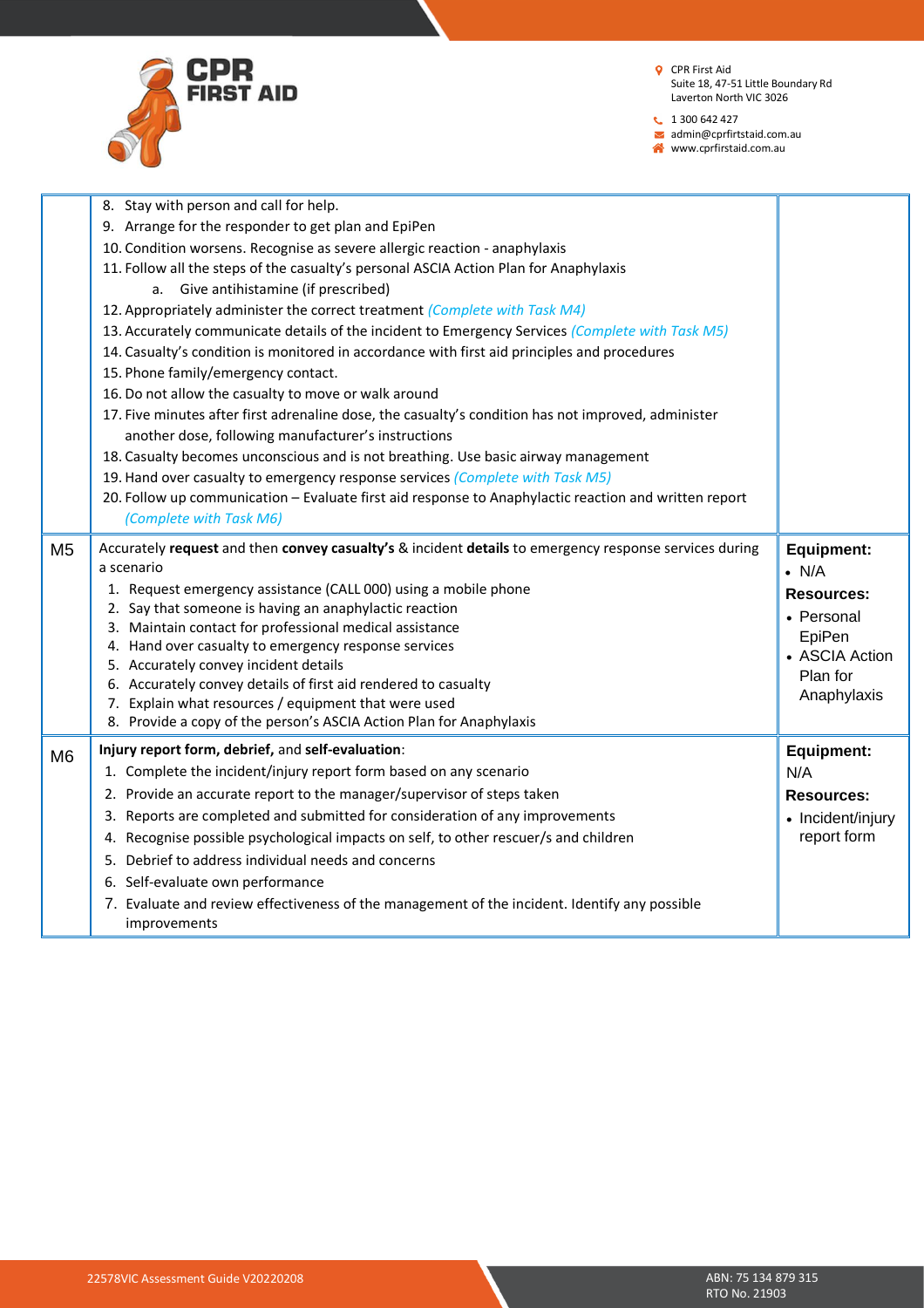

 $1300642427$ 

admin@cprfirtstaid.com.au www.cprfirstaid.com.au

| No:                              | <b>Description of Assessment Activity Task</b>                                                                                                                                                                                                                                                                                                                                                                                                                                                                                                                                                                                                                                                                                                                                                                                                                                                                                                                                                                                                                                                                                                                                                                                                                                                                                                                                                                                                                                                                                                                                                                                                                                                                                                                                                                                                                                      | <b>Requirements</b>                                                                                                                                                                  |
|----------------------------------|-------------------------------------------------------------------------------------------------------------------------------------------------------------------------------------------------------------------------------------------------------------------------------------------------------------------------------------------------------------------------------------------------------------------------------------------------------------------------------------------------------------------------------------------------------------------------------------------------------------------------------------------------------------------------------------------------------------------------------------------------------------------------------------------------------------------------------------------------------------------------------------------------------------------------------------------------------------------------------------------------------------------------------------------------------------------------------------------------------------------------------------------------------------------------------------------------------------------------------------------------------------------------------------------------------------------------------------------------------------------------------------------------------------------------------------------------------------------------------------------------------------------------------------------------------------------------------------------------------------------------------------------------------------------------------------------------------------------------------------------------------------------------------------------------------------------------------------------------------------------------------------|--------------------------------------------------------------------------------------------------------------------------------------------------------------------------------------|
| M <sub>8</sub><br>C <sub>7</sub> | Assess the emergency situation:<br>Physical hazards are identified and removed according to established first aid principles and<br>1.<br>procedures<br>Risks to first aider and others are identified and appropriate response is determined<br>2.<br>Casualty's physical condition is evaluated and the signs and symptoms of an Anaphylactic episode<br>3.<br>and potential dangers are recognised and responded to<br>Appropriate response is determined to ensure prompt control of the situation. Includes the sourcing<br>4.<br>of the correct equipment<br>Access and read personal ASCIA Action Plan for Anaphylaxis (where available)<br>5.<br><b>Basic Airway Management:</b><br>(The Learner demonstrates the recovery position through simulation and role play, using a volunteer class<br>participant as the simulated casualty)<br>Check for a Response using talk and touch. Ask casualty to squeeze hands (No response)<br>1.<br>Gently squeeze casualty shoulders. No Response. Assess casualty to be unconscious<br>2.<br>Ask or arrange for someone to Send for Help, e.g., call 000 / 112 (would already be done as part of<br>3.<br>Task M2)<br>Check Airway for foreign material and clear if required by rolling on side and scooping out<br>4.<br>Airway clear. Tilt head (Casualty is in a supine position)<br>5.<br>Look, listen & feel for normal Breathing for 10 seconds<br>6.<br>Place cheek near their mouth, look to see chest rise and place hand on stomach to feel for<br>a.<br>breathing<br>Result: Casualty is unconscious but breathing normally<br>7.<br>Roll the casualty into the recovery position from a supine position for an unconscious breathing casualty:<br>Place casualty's opposite arm at 90° angle away from their body<br>1.<br>Lift other arm across their chest and hold<br>2.<br>Lift closest knee until it bends<br>3. | <b>Equipment:</b><br>$\bullet$ N/A<br><b>Resources:</b><br>• Personal<br>EpiPen<br>• ASCIA Action<br>Plan for<br>Anaphylaxis<br><b>Equipment:</b><br>N/A<br><b>Resources:</b><br>N/A |
| R <sub>1</sub>                   | Place hands on casualty's shoulder and hip and roll them gently onto their side<br>4.<br>5.<br>Place casualty's knee on the ground to stabilise them<br>Tilt casualty's head back slightly to open airway<br>6.<br>7.<br>Monitor casualty, frequently checking airway and breathing.<br>Conduct a risk assessment and rate potential risks                                                                                                                                                                                                                                                                                                                                                                                                                                                                                                                                                                                                                                                                                                                                                                                                                                                                                                                                                                                                                                                                                                                                                                                                                                                                                                                                                                                                                                                                                                                                          | <b>Equipment:</b>                                                                                                                                                                    |
|                                  | 1. Based on an excursion to a Dairy Farm<br>2. Use the "Excursion Risk Management Plan" form<br>3. Arrange class into groups of 3 to 4<br>Each group to complete<br>4.<br>5. Once finished, each group explains their results                                                                                                                                                                                                                                                                                                                                                                                                                                                                                                                                                                                                                                                                                                                                                                                                                                                                                                                                                                                                                                                                                                                                                                                                                                                                                                                                                                                                                                                                                                                                                                                                                                                       | N/A<br><b>Resources:</b><br>Assessment<br>form                                                                                                                                       |
| R <sub>2</sub>                   | Strategies are implemented to reduce the risk of an individual's exposure to known triggers/allergens<br>1. Based on a Childcare Centre<br>Use the "Risk Minimisation Strategy" form<br>2.<br>3. Arrange class into groups of 3 to 4<br>4. Each group to complete<br>5. Once finished, each group explains their results                                                                                                                                                                                                                                                                                                                                                                                                                                                                                                                                                                                                                                                                                                                                                                                                                                                                                                                                                                                                                                                                                                                                                                                                                                                                                                                                                                                                                                                                                                                                                            | Equipment:<br>N/A<br><b>Resources:</b><br>Assessment form                                                                                                                            |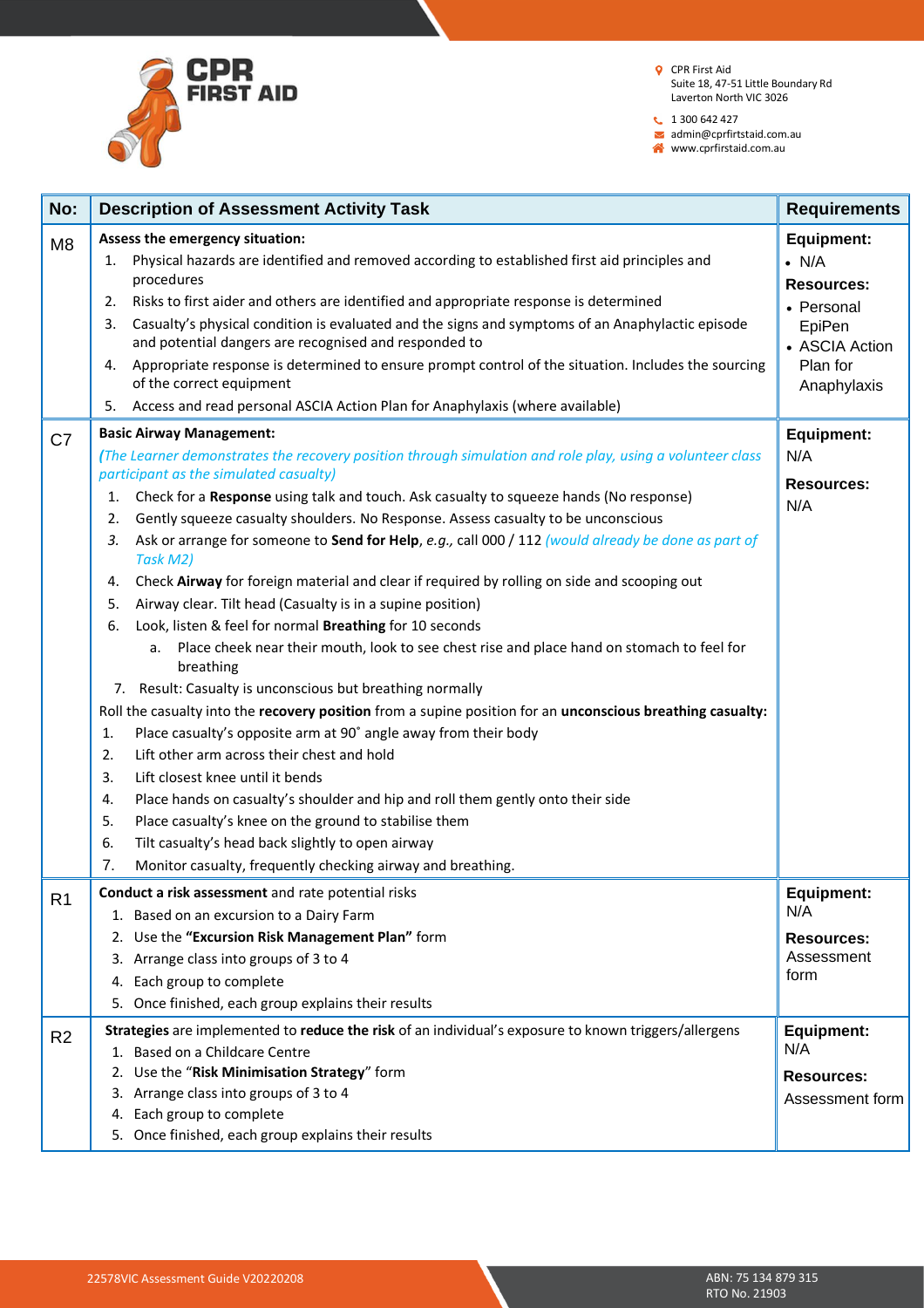

**t** 1 300 642 427

 $\blacktriangleright$  admin@cprfirtstaid.com.au

www.cprfirstaid.com.au

| R <sub>3</sub> | Develop a communication plan to raise awareness of allergic reactions, including anaphylaxis and overall<br>review. | Equipment:<br>N/A                    |
|----------------|---------------------------------------------------------------------------------------------------------------------|--------------------------------------|
|                | Based on a Childcare Centre<br>2. Use the "Communication Plan" form<br>3. Arrange class into groups of 4 to 6       | <b>Resources:</b><br>Assessment form |
|                | 4. Each group to complete<br>Once finished, each group explains their results<br>5.                                 |                                      |

| No:            | <b>Description of Assessment Activity Task</b>                                                                                                                                                                                                                                                                          | <b>Requirements</b>                                                                               |
|----------------|-------------------------------------------------------------------------------------------------------------------------------------------------------------------------------------------------------------------------------------------------------------------------------------------------------------------------|---------------------------------------------------------------------------------------------------|
| R <sub>4</sub> | <b>Check</b> an adrenaline autoinjector <b>EpiPen</b> that is in stock on the premises:<br>1. Develop schedule for undertaking regular checks<br>2. Expiry date. Ensure they are not out-of-date<br>3. Good condition, not discoloured<br>4. Has not been used<br>5. Has been stored correctly                          | Equipment:<br>Check an EpiPen)<br>that is in stock on<br>the premises<br><b>Resources:</b><br>N/A |
| R <sub>5</sub> | Develop an Anaphylaxis Management Plan to raise awareness of allergic reactions, including anaphylaxis<br>1. Based on a Childcare Centre<br>2. Use the "Anaphylaxis Management Plan" form<br>3. Arrange class into groups of 3 to 4<br>4. Each group to complete<br>5. Once finished, each group explains their results | Equipment:<br>N/A<br><b>Resources:</b><br>Assessment form                                         |
| R <sub>6</sub> | <b>Identify individuals in Your Workplace Who Have Allergies</b><br>1. Based on a Childcare Centre<br>2. Use the "Identify individuals in Your Workplace Who Have Allergies" form<br>3. Arrange class into groups of 3 to 4<br>Each group to complete<br>4.<br>5. Once finished, each group explains their results      | Equipment:<br>N/A<br><b>Resources:</b><br>Assessment form                                         |

# **Knowledge Evidence**

The Student must be able to demonstrate essential knowledge required to effectively complete tasks outlined in elements and performance criteria of this unit, manage tasks and manage contingencies in the context of the work role.

A theory assessment will be provided and can be completed as an "Open Book" assessment. You'll be required to sign off on the completed assessment stating that it was your own work. A 100% mark is required for all theory assessments but you can have multiple attempts to correct the answers that were wrong.

Some questions may have more than one correct answer (Will be indicated by the question number being in bold with an asterisk \* e.g. **\*3**). Fill in all circles that are correct as you answer into the first row of each question (attempt 1). If you need to change an answer, simply cross the incorrect circle and fill in another one that you think is correct, e.g.  $\overline{OO} \blacktriangleright \overline{X}$ . If the assessor has marked the answer as incorrect (wrong), then you will need to redo the question in row 2 (Attempt 2).

If required, Students can reattempt the questions (Attempt 3) that were answered incorrectly. You should now circle the actual letters of A B C D to clearly indicate the third attempt as being different from the second or first.